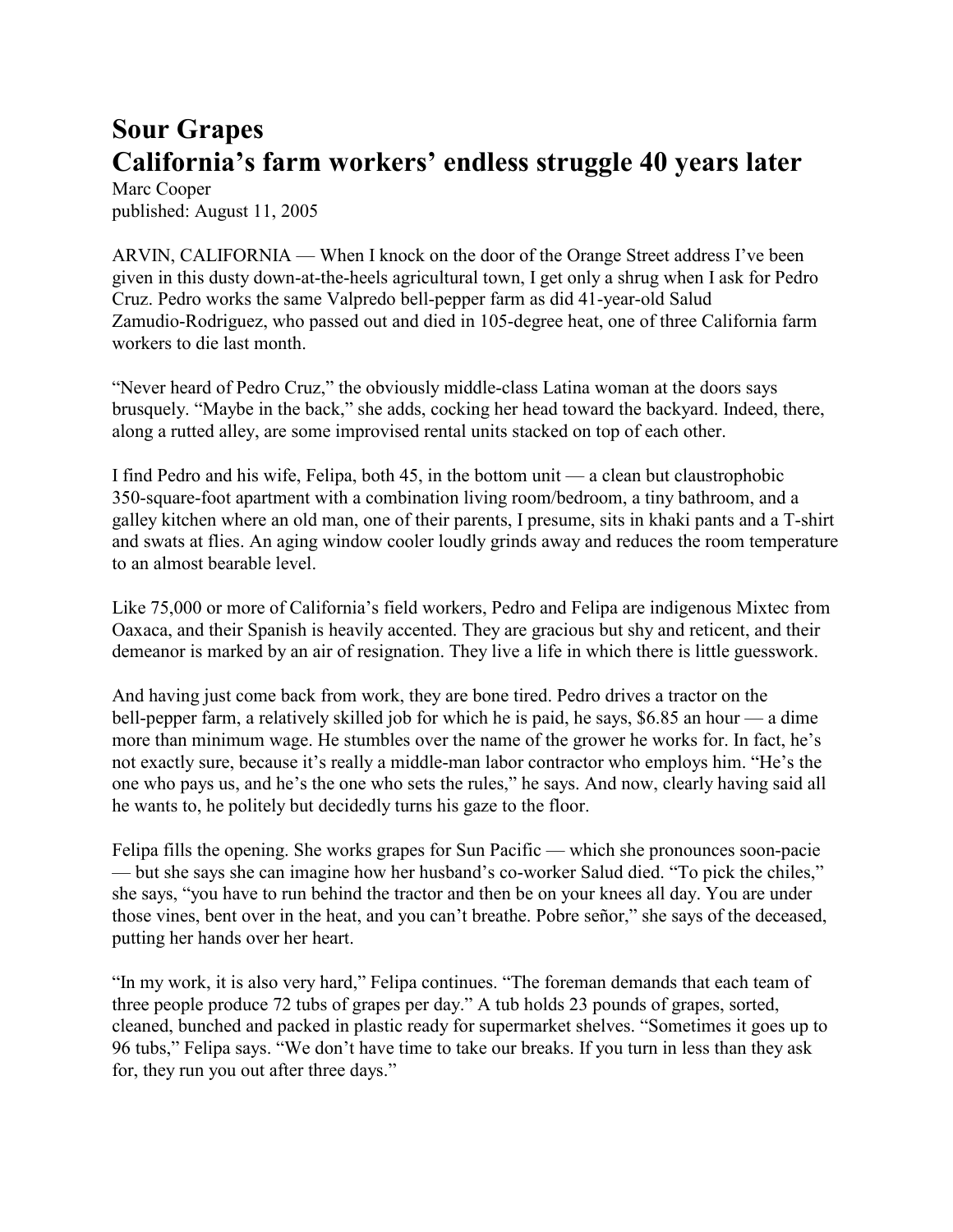I ask her if she knows that the law requires farm workers be given at least two 10-minute breaks a day, apart from a 30-minute lunch. Unmoving and silent, she merely smiles back at me — as if to say, "What kind of idiot are you?"

As last month's heat wave peaked on a sweltering Friday afternoon, the scene unfolding in this farm town on the outskirts of Bakersfield, only an hour and a half, but two worlds, removed from Hollywood Boulevard, might have seemed to many like a sun-induced mirage.

Some 350 people, young and old, many holding the red-and-black flags of the United Farm Workers union, others lofting hand-lettered signs in Spanish reading "No more deaths!" and "Stop the Speed-ups!" braved the thermometer and trudged an hourlong path from a local park to rally on the patio of the historic St. Thomas the Apostle Church.

The crowd sweated and sucked on frozen fruit bars in the oven-hot church courtyard, as a handful of union speakers — including the near-legendary UFW co-founder Dolores Huerta denounced the recent spate of heat-related deaths, called on the state Legislature to finally enact a long-languishing heat-abatement bill, and kicked off an organizing drive to win a livable field-worker wage of \$8 to \$10. The assembled hundreds punctuated the oratorical jabs with choruses of "Sí se puede!" and "Viva Chavez!"

It was a labor-driven political demonstration of enormous proportions for this sleepy village of only 12,000 people where most of the inhabitants' days begin with a silent predawn ride into the unforgiving fields and then melt into the midafternoon, lazing in front of the room fan with a cold beer and some música ranchera on the radio. But one, no doubt, fueled by the banner headline in that morning's Bakersfield Californian: "Farm worker may be the latest heat victim."

The corpse of 40-year-old fruit picker Augustine Gudino had been found the day before in the triple-digit heat baking the local Giumarra Vineyards. For the previous week, the United Farm Workers had been scrambling to mount the rally to protest the heat-exposure deaths of two other local pickers in the past 10 days. It was by macabre coincidence that the third fatality was reported the day of the protest itself, adding an extra dollop of indignation and stoking the turnout.

"This is the first time in more than 15 years we've seen anything like this," said Fausto Sanchez, a 34-year-old Mixtec community-outreach worker who works at the local office of the California Rural Legal Assistance (CRLA). "I've been around here since 1988 and can't remember any march like this."

For those Californians who live outside the Central Valley, Sanchez's wonderment over the UFW rally might seem a little odd. There's a prevailing popular assumption that superexploitation of the state's farm workers is a closed chapter in some deep, dark past. And that while immigrant fruit pickers and packers might not be getting rich, somehow the struggle of the late Cesar Chavez and his UFW had "solved" the most pressing problems of these workers and forever curbed the worst abuses of the growers.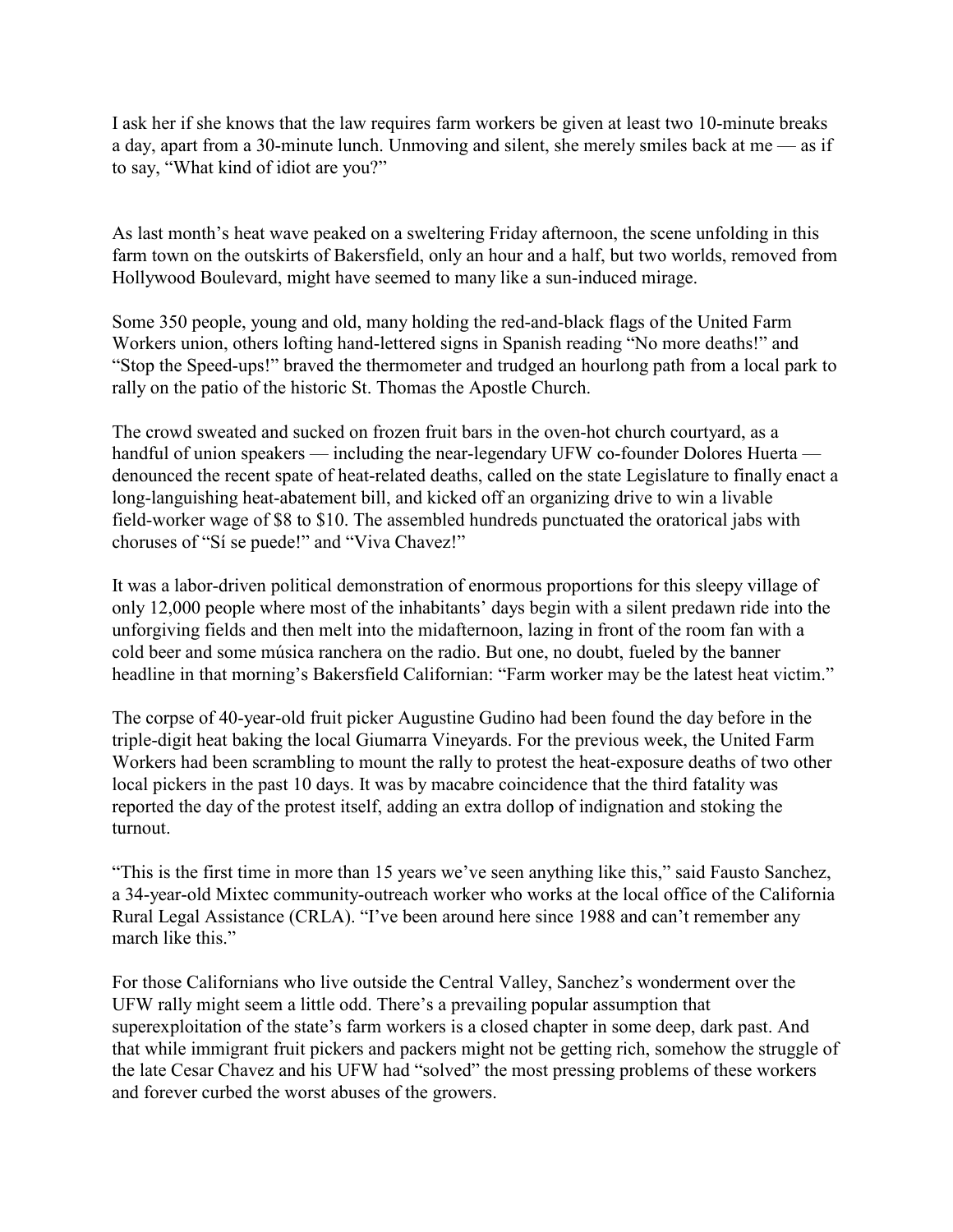But exactly 40 years after Chavez's UFW exploded into the national consciousness by leading the great 1965 Delano grape workers' strike and forced America to recognize the plight of those who put our food on the table, nothing could be further from the truth. The golden years of California farm workers lasted barely a decade and then sharply began to fade. "Since the late 1970s, it's all been downhill, it's all been on the defensive," says Oxnard-based CRLA attorney Jeff Ponting.

The landmark 1975 Agricultural Labor Relations Act (ALRA) that passed during the Jerry Brown administration promised a New Deal for farm workers. Today it is little more than a historical asterisk. Wages among California's 700,000 farm workers, 96 percent of whom are Mexican or Central American, more than half of whom are undocumented, are at best stagnant, and by most reckonings are in decline. With almost all workers stuck at the minimum wage of \$6.75 an hour, it's rare to find a farm worker whose annual income breaks \$10,000 a year. "Twenty-five years ago, a worker made 12, 13, 14 cents for a bin of oranges," says economist Rick Mines, until recently research director at the Davis-based California Institute for Rural Studies. "Today that same bin pays maybe 15 or 16 cents — in spite of 250 percent inflation." Virtually no workers have health insurance or paid vacations. The cyclical nature of the crops throws most out of work for two or more months per year.

In a pattern that one academic calls "ethnic replacement," succeeding waves of ever poorer, more marginal Mexicans, many of them from indigenous communities where Spanish is a foreign language, increasingly constitute the field labor force. The downward-spiraling Mexican economy feverishly churns those waves to the degree that, at any moment, as many as 20 percent of California's agricultural workers have been in the U.S. for less than a year.

Family ranchers and corporate growers have shirked legal and moral responsibilities by outsourcing more and more employment through unscrupulous middleman contractors who feast on the undocumented and the desperate by routinely shortchanging them, forcing them to work unpaid overtime, ignoring safety standards, bilking them for rides and rental of tools, and, more frequently than one can imagine, straight-out stiffing them on payday.

The confluence of labor-contracting schemes, hostile Sacramento administrations, historic strategic mistakes by the UFW, and the flood of ever more desperate undocumented workers have, meanwhile, eroded unionization to the minuscule level of less than 2 percent of the work force.

While the 30-year-old pro-worker provisions of the ALRA still look great on paper, field enforcement by the state has become less than lax. Whether through indifference or through sheer lack of resources — including an almost total absence of representatives who can speak the indigenous languages of many workers — the result is grim. "Nowadays, it takes about nine months for a worker to even get a state wage hearing," laments Fresno-based CRLA lawyer Alegria de la Cruz, whose grandparents were key players in the UFW. "By then the contractor is usually out of business. It's basically, 'Fuck you, I'm not going to pay you.'" For that majority of workers who hold no legal immigration status, there are no hearings, no legal remedies whatsoever.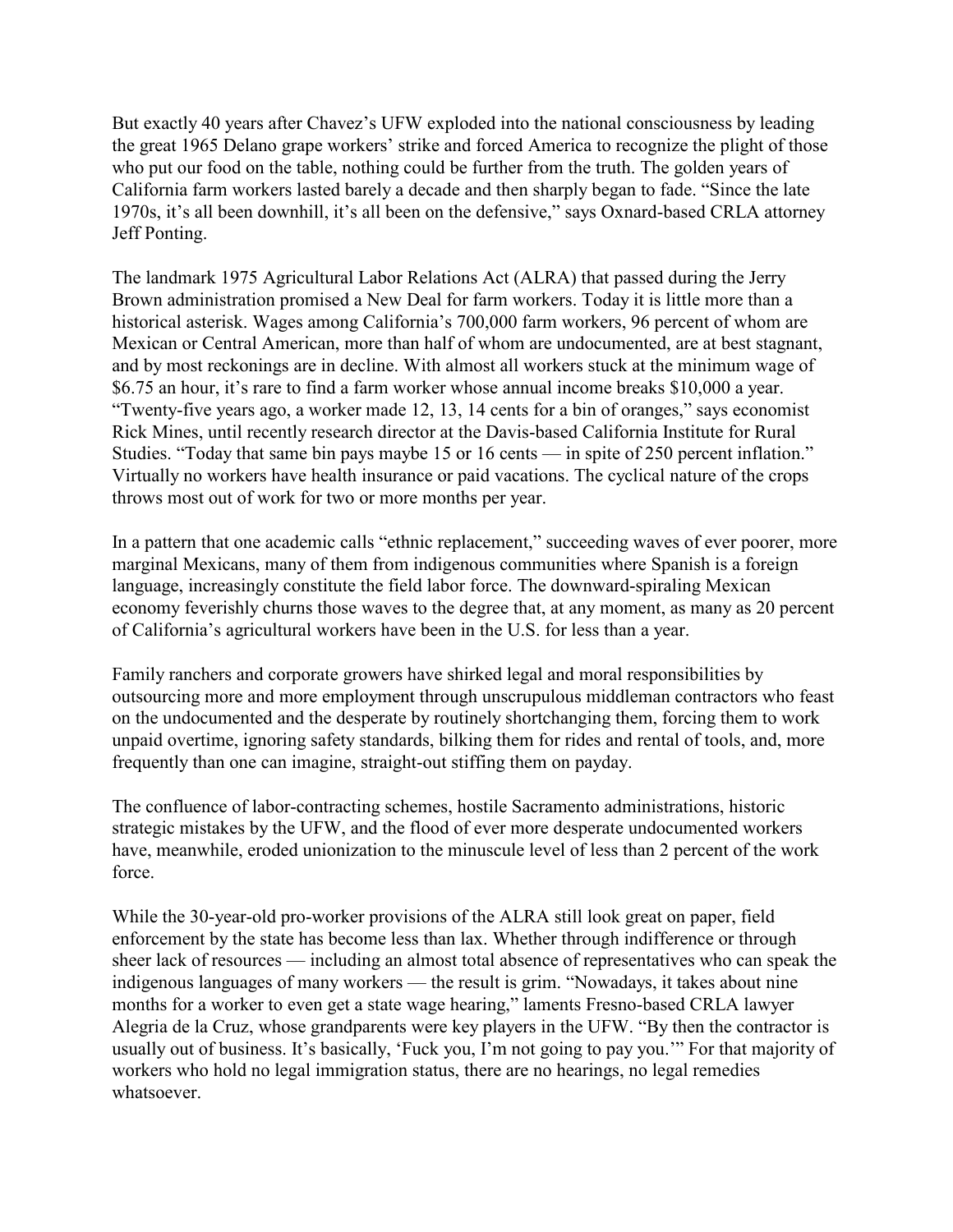Also defying the stereotypes of the popular imagination, most California farm workers are no longer roving bands of migrants, following the trails of different crops and periodically returning to Mexico. The decade-old U.S. border policy of blockading traditional crossing points and forcing migrant traffic into ever more perilous routes has bottled up California farm workers into more permanent, more settled, more impoverished communities, creating a vast rural underclass that further strains already underserviced Central Valley towns. "Field work is no longer a way to improve your life," Fausto Sanchez said as we stood next to a sprawling grape orchard just west of town and listened to the booms of shotgun blanks fired to scare off the birds. Until seven years ago, when he was hired by CRLA, Sanchez worked these same fields. His wife still works the crops. "In the past, a family could save up three to four thousand dollars from a good season of grapes and then return to Mexico. Now, maybe you can make a thousand dollars, and you're stuck here."

And stuck is the right word. One recent survey estimated that nearly a third of farm-worker families lived in "informal dwellings," lacking legal addresses. Cruise the side streets of this town, or nearby Lamont, or virtually any of the hamlets and towns north to Stockton, and you are sure to drift into the unpaved nether neighborhoods in which ramshackle trailers, plywood sheds, collapsing wood-frame shacks, converted garages and out-of-code apartments — many of them managed by slumlord rental agencies — are jam-packed with beds and tenants.

Yes, they are all clichés: The New Grapes of Wrath. The New Harvest of Shame. The Appalachia of the West. And yet, they are all befitting. When journalist Carey McWilliams published his historic exposé of California's treatment of farm laborers in 1939 — the same year that The Grapes of Wrath appeared — the title of his book decried what he saw as "Factories in the Field." But today, California farm workers would be downright blessed to work with the same wages and conditions that define the average American factory — even with the long-term decline experienced by industrial workers. Instead, today's field workers toil in what are little more than sweatshops in the sun.

Modern-day Steinbeck: Gregorio Santiago at Weedpatch. Photo by Marc Cooper

CRLA lawyer Jeff Ponting takes me on a driving tour of the Arvin-Lamont area, and his default mode is indignation. "Throughout this valley we see the rise of Latino elected political leadership," he says as we pull into the flyspeck settlement of Weedpatch and the car-dashboard thermometer reads 111 degrees. "But because Latinos have so little economic force, they have little real power. The poor people here have no voice."

Founded in 1965 alongside the UFW, the nonprofit CRLA, and its network of ascetic offices stretched through the valley, acts as one-stop no-fee legal defenders of farm workers. A strangely surviving remnant of the Great Society, it continues to receive federal funding — but with increasing begrudgement and limitations (Governor Ronald Reagan terminated its state funding in the early '70s). Under the tutelage of the congressionally created Legal Services Corp., the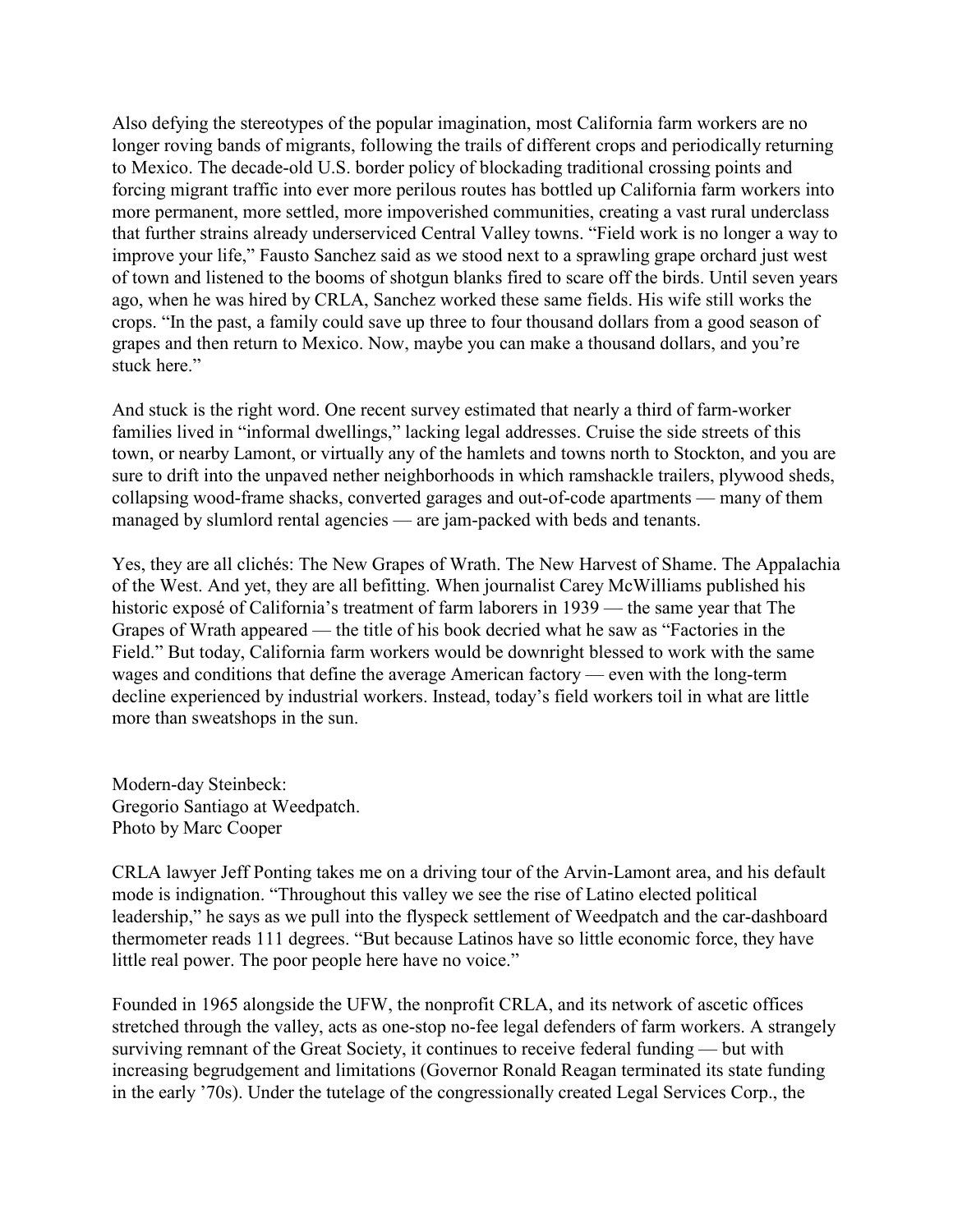CRLA can no longer press class-action lawsuits. And it no longer can represent the undocumented.

But along with a private Los Angeles firm, Ponting is currently leading a fight on behalf of locals who got doused in a massive pesticide drift. There's been at least one major drift incident in each of the last four years in this area — most recently last May, when 27 people fell ill. The worst case was in October 2003, when a cloud of the fumigant chloropicrin — the same active ingredient that's used in tear gas — floated off the Yaksitch Farms and enveloped scores, including 165 who are now suing. "People were vomiting, throwing up on the streets, kids were crying and screaming," Ponting says. "It was chaos. And this happens every year. But medical people don't know how to deal with it. They don't speak the language of the workers. The clinics don't know how to recognize the symptoms. They give the workers aspirins and send them back to work."

Ponting walks me from the field across the two-lane state Highway 184. Here are the grotesquely named Spic N' Span apartments, eight small wooden bungalows with peeled paint and warped linoleum floors, lined up on a dirt alley. I pace them off as being about 20 by 15 feet. Though they rent for about \$300 a month through a management agency, they wouldn't even qualify for as much as slum status. More like Tobacco Road.

Spic N' Span was ground zero for the 2003 chloropicrin episode. But when we enter one of the units, 19-year-old Rocio Diaz, with her 10-month-old baby, Maire, parked in a basket in front of the window air conditioner, knows nothing of the incident. Freshly arrived from the Mexican state of Guerrero, she begins at zero in California farm-labor history. Rocio's 22-year-old husband is off working at Lucky Farms, she says, earning minimum wage for only six or seven hours of work a day. In the face of the recent farm-worker deaths, his employer is apparently being cautious.

Though the rent is \$295, she says, the family will now have to make do on the \$700 or so per month that her husband will bring home. She has had to quit working the fields this week because paying a babysitter \$10 a day and forking out \$5 every day to the "raitero," the van driver her contractor was forcing her to use, was eating up most of her take-home pay. "We were living in East Los Angeles, but it got too expensive, so we moved here," she says. "I hope we can make it."

Later that afternoon, Ponting and I randomly come across a nearby group of about 40 laborers, just finishing up a day's worth of picking and packing for El Rancho Farms. At the end of each row of vines, packers, usually wearing straw hats and bandannas across their faces, work standing up at a table under an umbrella. Talking to them, we learn they are paid minimum wage plus a bonus of 30 cents per 23-pound tub of grapes. They can produce about three tubs an hour, adding about \$7 a day to their earnings — a grand total of about \$60 a day gross.

We also learn that this crew is allowed to take only one break per day, not two. That's one labor-code violation. The workers also say they are forced to take home the grape tubs every night and it is their responsibility to wash them and clean them on their own time. Another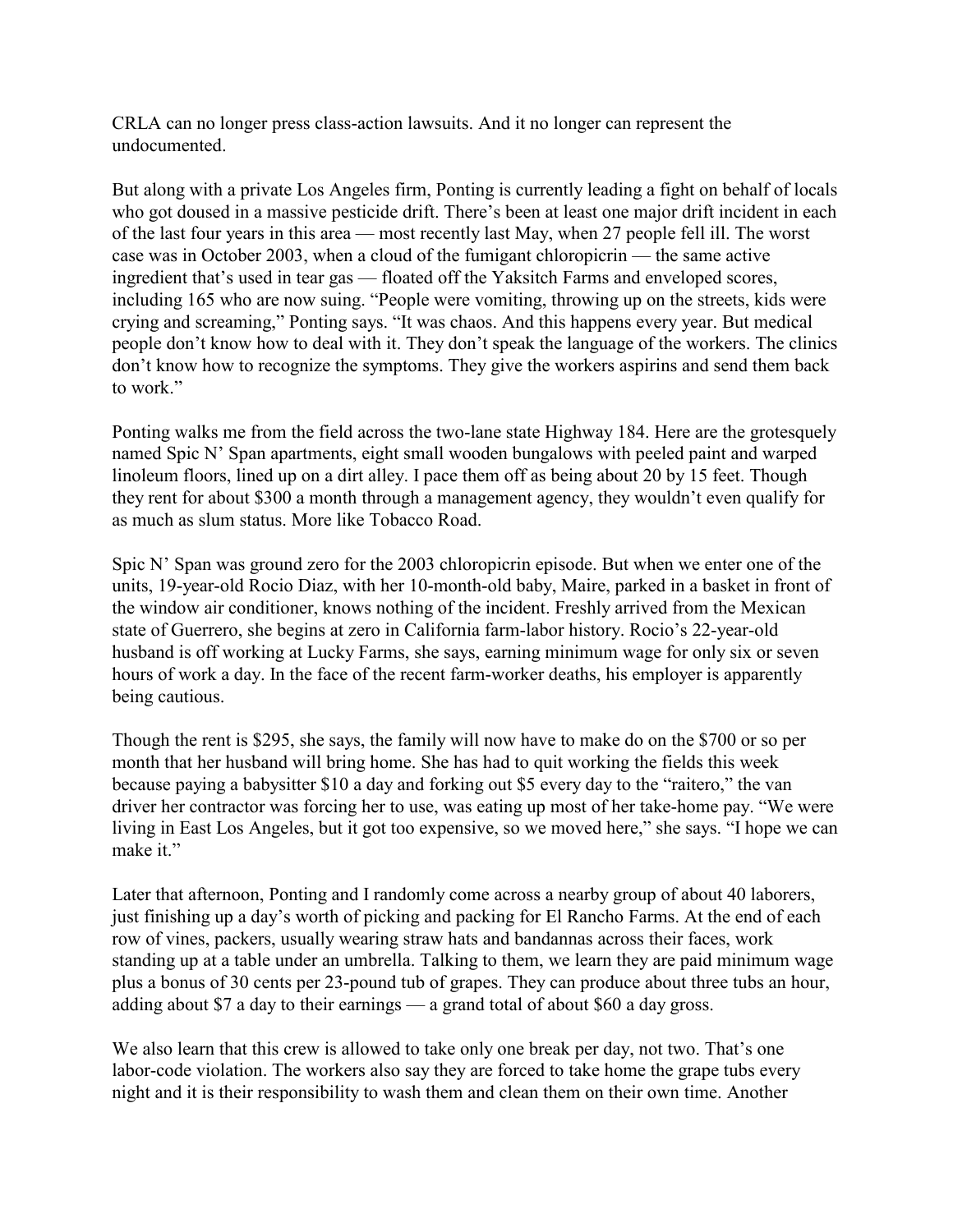violation.

"This may seem like little," says Ponting. "But add it all up and it saves the contractor a lot of money, allowing him to undercut others."

This "layered" structure of contractors and subcontractors has always been present in the farm-labor market, but it has become dominant only since the late 1980s. As immigration, especially illegal immigration, began to soar, California growers were anxious to insulate themselves from legal responsibilities. Farm-labor contractors became a convenient back channel for workers. The FLCs, as they are known, offer the growers not only a package price for labor, but also plausible deniability. It's also a great way to foil union organizing.

"Agribusiness's reliance on contractors as intermediaries in recruiting and maintaining their work force is a disastrously irresponsible policy," says Ed Kissam, senior researcher at Aguirre International, a Bay Area consulting firm specializing in farm labor. "The contractors are squeezed by the growers, and the workers are squeezed by the contractors, who often are not very sophisticated business planners. They often figure the easiest way I can make a profit is to cheat my workers," says Kissam.

Some contractors have worked their way up from being foremen. Others have constructed their niche by mining the fertile recruiting fields of their hometown Mexican villages, opening free-flowing pipelines of cheap cross-border labor. Many are out-of-pocket fly-by-night operations. Yet others have mushroomed into major business enterprises. "Some FLCs issue 15,000 W-2 forms per year," says Don Villarejo, founder and director emeritus of the California Institute for Rural Studies. "They lease not only the workers, but also the tools and equipment to the growers. Some run 140 buses a day."

What a near totality of the contractors have in common is that they were once themselves farm workers. "If you ask me what the single greatest problem is that we face," says CRLA's Fausto Sanchez, "I'd say it's just getting the workers their minimum wage. A lot of contractors just pay cash, a fixed amount, maybe \$35 to \$40 a day. It's sad how these contractors have forgotten who they once were. They have no shame. They have even less compassion."

Not that workers employed directly by the bigger growers have it any better. Forty-year-old Mixtec Pedro Ramirez has worked the last three years for Giumarra Vineyards, one of the largest grape growers in the world, with 4,000 workers. I meet him on the porch of his dilapidated trailer, which he bought 10 years ago for \$6,000. The space he leases in the Arvin-area Buena Vista Trailer Park — a collection of tin that seems taken from a post-hurricane damage report runs \$230 a month. He works a daily nine-hour shift with no overtime, which is perfectly legal in agricultural labor. With the standard 30-cents-a-tub bonus, he makes about \$70 a day before deductions. "At Giumarra, they don't give us umbrellas, they don't give us a table, and we have to take home the tubs and wash them," he says in Spanish.

"They make us do four tubs an hour," Ramirez continues. "One struggles, but sometimes you can't make that number. If you don't, you stay after work another half-hour or hour until you do."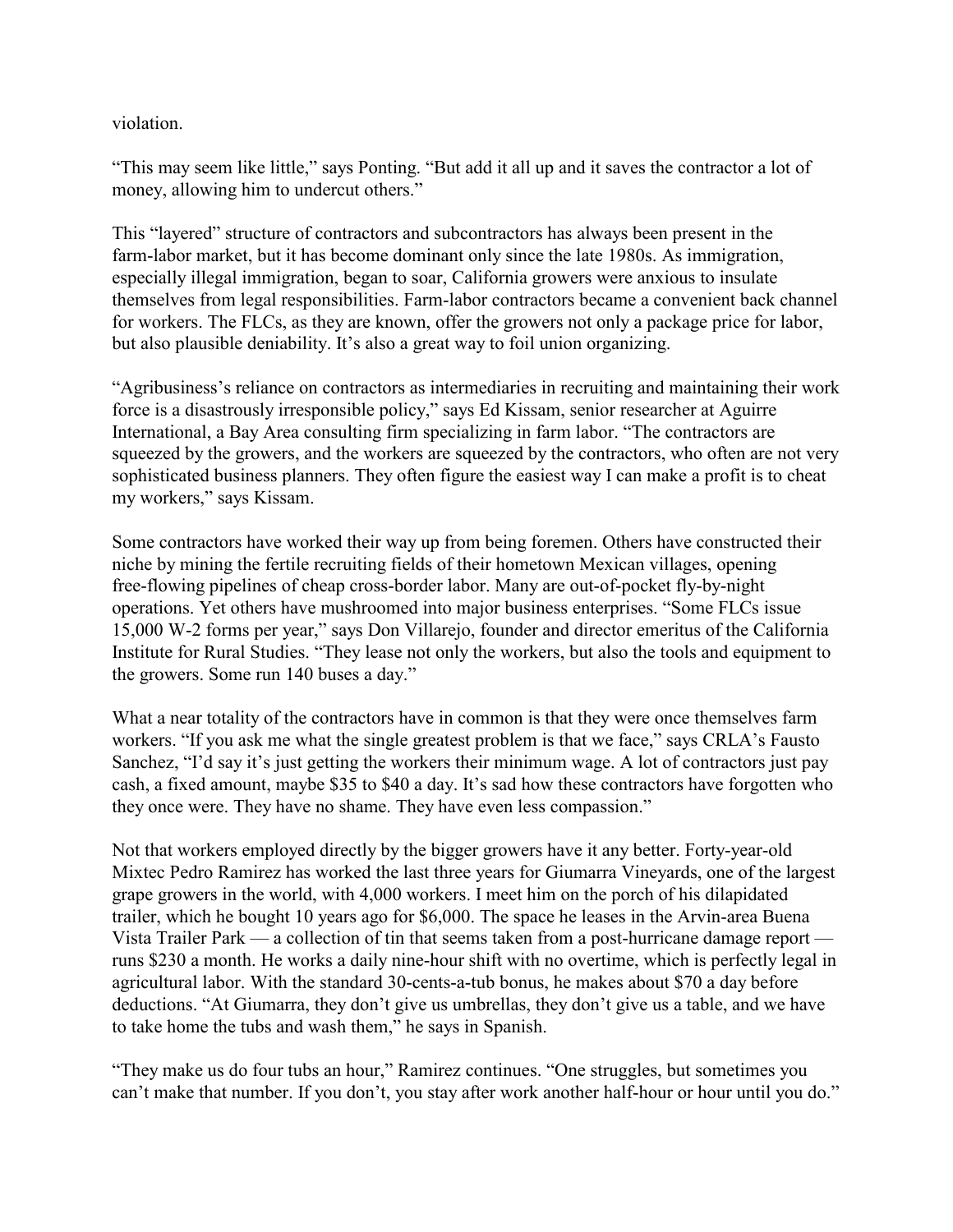"With no pay?" I ask.

He nods his head. "You can't say anything," he continues. "Raise your voice and the foreman comes right down on you." Ramirez and his wife have spent the last 18 years working in the California fields and now have five children — none of whom have been or will be allowed to work the fields. "I don't want that for my children," he says. "That's why I have made the sacrifices for their education. I don't want them to have to do the work I do."

In 1936, reporter John Steinbeck came to this same area and became so engrossed in the lives of Okie farm workers that he decided to live for a while in Weedpatch — where Jeff Ponting and I retraced the pesticide drift of two years ago. His eventual The Grapes of Wrath was set, in part, in the federally managed Weedpatch Camp for migrant farm laborers that opened a few hundred yards down the road from where he was staying in that same year of 1936. When the classic Henry Fonda movie version of the book was filmed, the camp figured prominently as a set.

Now it's called the Arvin Migrant Labor Camp. It's run by Kern County and not the feds. Its primitive wooden cabins have been replaced by truly gleaming and modern multibedroom bungalows surrounded by lush green sod. But the camp's 88 units still house migrant farm workers, who can stay here with their families for up to six months at a time for about \$75 a week. There's also a fully equipped and up-to-date playground for the children. Altogether it provides a dignified, comfortable and affordable haven for families who work the fields. It's a reassuring reminder of what effective government — even local government — can do for people if there's sufficient political will.

Near the gated entrance to the camp, a couple of thousand square feet have been fenced off to preserve the original wooden community center, one of the clapboard migrant cabins and some rusted farm implements. Local activists are raising money to build some sort of park and monument to the Dust Bowl refugees on the fenced-off plot.

When I meet with 48-year-old Gregorio Santiago in Unit 151, he knows none of this history. Never heard of Steinbeck. Never heard of The Grapes of Wrath. Never heard of Tom Joad. He's rather excited by all this information I'm giving him, and he writes down the title of Steinbeck's novel in Spanish so he'll remember to buy a copy.

I'm also struck by the glaring ironies of this situation. Santiago's ignorance is not because he's a stupid or unworldly man. On the contrary, he's an eloquent autodidact, a worker-intellectual with a long history in radical Oaxacan politics. He has two computers and a shelf of books. His grade school daughter possesses a graceful refinement and openness way beyond her years. He's had his own radio show in Baja California. He writes essays about his Mixtec heritage. Apart from working full time in the grape fields, he leads local events that celebrate indigenous culture. Coming back and forth to American fields since 1979, he organized a grassroots political committee in Arvin 20 years ago to take on a hostile local police force.

Now, he and a dozen or so other workers — all Mixtecs — have once again formed a new activist organization, called El Comité de Unidad Popular, the Popular Unity Committee.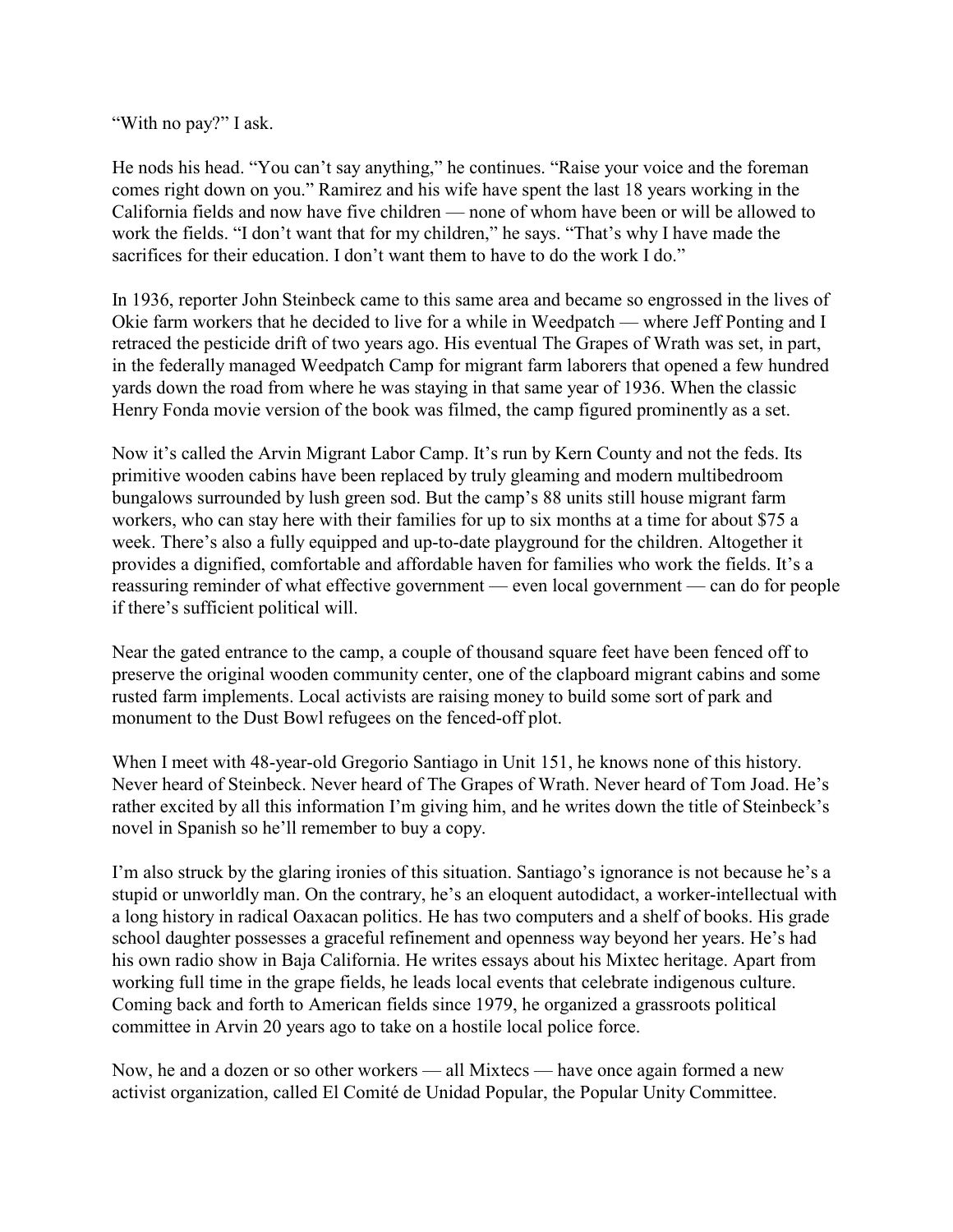Santiago is, in many ways, a Mixtec descendant of Tom Joad, even though he knows nothing of Joad or of his creator. Santiago's world is strictly in the here and now of rapacious contractors, intimidated workers, detestable working conditions and the cultural survival of a people forced to work in an alien world where they are powerless if not just plain invisible. Nostalgia over the Okies is about as relevant to Santiago as would be discussion of Oaxacan farming techniques in the Silver Lake Democratic Club.

Activist groups like his are not at all uncommon in the valley, especially among the Mixtecs, the fastest-growing minority among California farm workers. They have tried, with mixed success, to fill the void left by the shrinking of the UFW. Most prominent among these grassroots groups is the Bi-National Oaxacan Indigenous Front, which has a lot more presence around Fresno than it does here in the Bakersfield area. The Front may have as many as 10,000 members on both sides of the border, and in the Central Valley, it has become the leading Mixtec nonprofit.

Santiago's fledgling group is much more modest. But talk about the ghost of Tom Joad. Sitting in his camp bungalow, just back from the fields, still dressed in a dusty undershirt, jeans and work boots, a black cap on his head, Santiago speaks of his grand vision:

Starting over: The 75-year-old Dolores Huerta (top right), co-founder of UFW, tries to spark a new movement.

"Maybe even four years ago, things were better here. The supervisors were more attentive, made sure you have water, more or less respectful of the law. Now it's constant psychological pressure to work faster and pick more. They say if you don't work fast enough, you won't work again. Decent treatment? That's all in the past.

"We need to re-introduce our youth to our culture. Over the long run, we need direct political participation. But before we can think about that, our community needs a deep political education.

"We come from a very different culture, but we live here and we have rights. We have earned our rights and earned our voice through our economic contribution.

"More than anything, we need to organize ourselves, just like other workers do, to achieve our goals. In the long run, we need a union. A real union. But in the short run, we need political consciousness, a real understanding of who we are, how we fit in and how we can achieve what we need.

"We hear a lot about the achievements of Cesar Chavez. But we can't see any of them. Where are they? Truth is, the UFW has no strength here, not among our people. We remember how, when the Mixtecs first began to organize, Cesar called us 'communists.' That's okay, he's gone. We need our own organizations now that speak to our heart, our own union."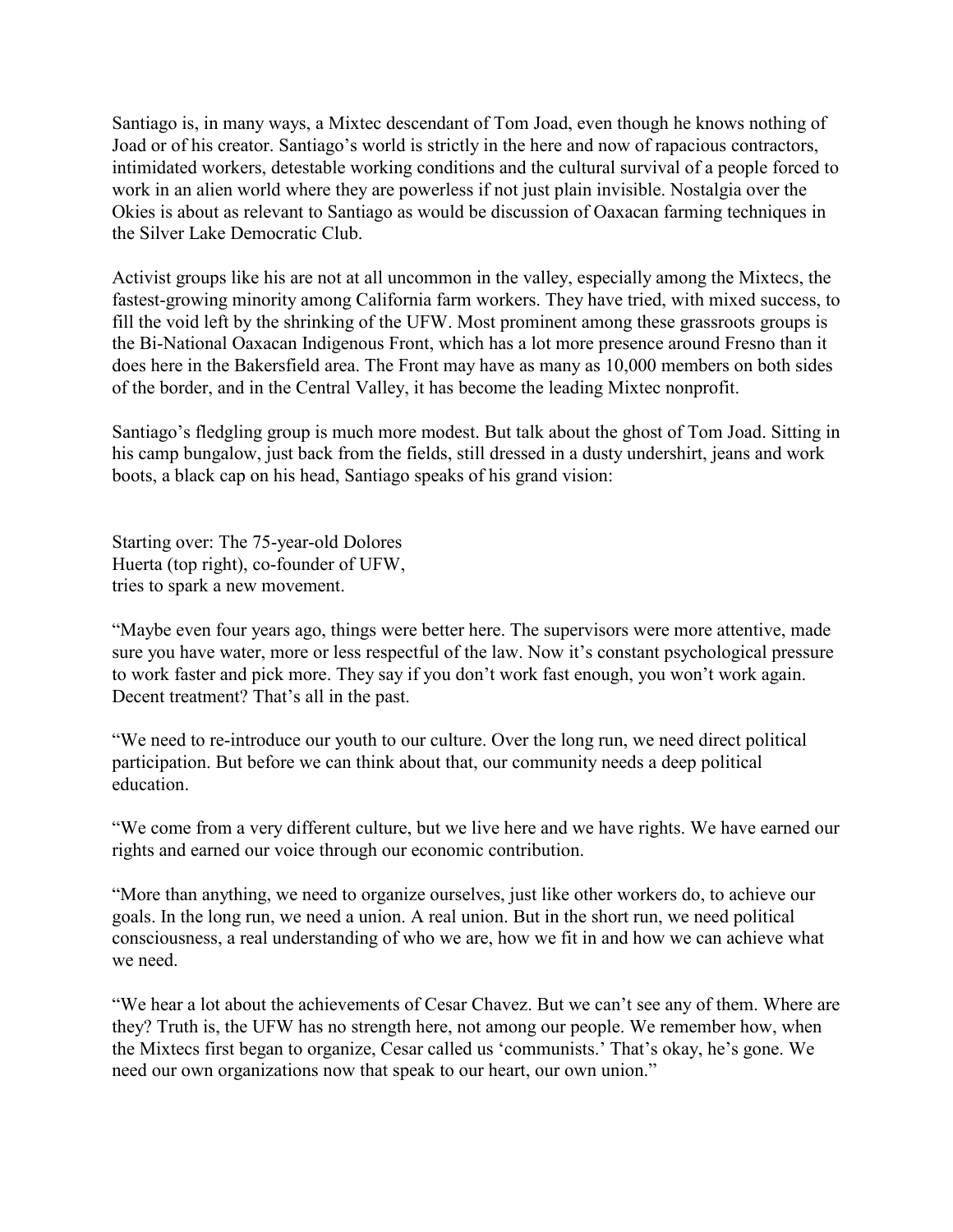When we're finished speaking, I walk out with Santiago to gander once again at the preserved remnants of the original Okie camp. He stares at them a moment and then shakes his head and smiles at me. "That's an incredible story you told me about these people," he said. "They must have been very strong."

Last year the daily Bakersfield Californian published a devastating multipart investigative series on Cesar Chavez's United Farm Workers that portrayed the union as remote from workers, tiny in numbers and a hotbed of Chavez-family nepotism. The series characterized the union founded by Chavez as nowadays just one part of a \$150 million group of interlocking nonprofits, including housing, education and property-management agencies, along with a network of nine radio stations — together providing comfortable employment for the heirs of Chavez, who died in 1993, while simultaneously organizing and unionizing a scant few farm workers.

The Californian reports also detailed how staff salaries rose six-fold since 1992. And while public contributions, not union dues, were the primary source of revenue for the farm-worker movement, expenditures on administration and staff were far greater than those spent on charitable projects by the UFW and its allied organizations.

At the same time as the union was claiming 27,000 workers (down from its historic high of 80,000 in the mid-'70s), the newspaper could account for only about 5,000 UFW members under contract.

"If you ask me on the record what I think about the Californian series, I will tell you it's all a pack of lies," says a veteran farm-worker advocate who still works in alliance with the UFW. "If you ask me off the record, I will tell you it was absolutely on target."

Perhaps what's most damning about the Californian series is how little it resonated, how little attention and reaction it drew. The relative silence didn't reflect so much on the integrity of the reporting (which was rock-solid) but instead suggested that the paper was feverishly punching out a straw man.

Anyone who works among California farm workers, anyone who counts them in the valley, can easily recite and lament the sorry decline of the UFW.

"Go out in the fields and ask today's workers what they think of Cesar Chavez and they will say, 'Oh, you mean Julio Cesar Chavez the boxer,' " says Don Villarejo, founder of the Institute for Rural Studies. "A focus on Cesar and his legacy has much more traction with middle-class liberals than it does with actual farm workers, many of whom have just arrived in the U.S."

UFW influence crested in 1975 with passage of the Agricultural Labor Relations Act, which brought state regulation to the fields, with the union administering scores of contracts up and down the valley. For a brief historic period, farm-worker wages and conditions were visibly and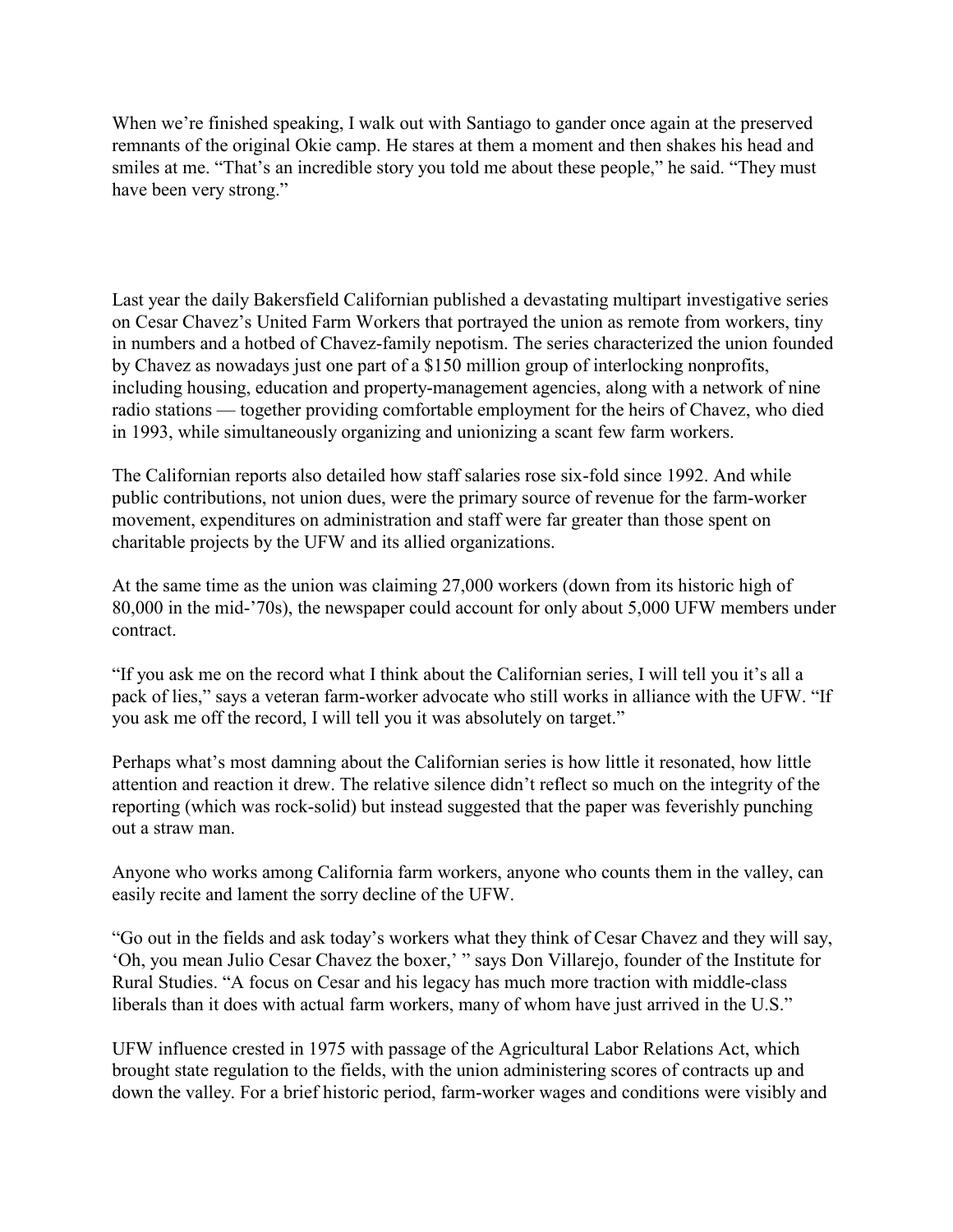markedly rising.

Within a decade it would all go into reverse. The last time the UFW actually led a strike was in 1979 — 26 years ago. The Republican Deukmejian and Wilson administrations turned state government away from workers' rights and toward the growers. "But Cesar must also be assigned part of the responsibilities here," says Villarejo. "In the early '80s he abandoned any real notion of organizing and instead poured the union's resources into politics. And if you don't organize, you will die."

There were other strategic mistakes. The UFW's platinum-level legal department fell apart when Chavez tried to force its lawyers to move to the union's remote hillside compound and accept \$5-a-week salaries. The marathon grape boycott of the 1980s (and '90s) sucked up union resources, and while it inspired two generations of college students, it failed to obstruct nonunion grape production.

Chavez's union was also deeply inbred with a native Chicano movement, U.S.-born Latinos who populated the fields. Until his death, Chavez opposed illegal immigration, which he saw as little more than an employer gambit to drive down wages. But by the time of Chavez's 1993 passing, the world had shifted under his union's feet. Undocumented immigrants who didn't know what the word Chicano meant were already the bulk of field workers.

Writing in The Nation magazine on the heels of Chavez's funeral, UFW sympathizer and leftist chronicler Frank Bardacke sharply declared: "[A]t the time of Cesar Chavez's death, the U.F.W. was not primarily a farmworker organization. It was a fund-raising operation, run out of a deserted tuberculosis sanitarium in the Tehachapi Mountains, far from the field of famous Delano, staffed by members of Cesar's extended family and using as its political capital Cesar's legend and the warm memories of millions of aging boycotters."

Chavez died a dozen years ago, and the union has, often erratically, been trying to regroup ever since. Chavez's successor, his son-in-law Arturo Rodriguez — who still heads the union — has made various stabs at restarting La Causa. Ironically, the UFW today has more punch in Sacramento lobbying than it does in the fields. And the mystique of the Chavistas still inspires considerable fear and loathing among the growers and their allies.

On the ground, however, the UFW remains weak. A full-on push to organize strawberry workers in the late '90s, a drive supported with the muscle and millions of the AFL-CIO, failed. The union did have some successes in organizing mushroom workers. And it has a model contract for the 800 workers of the Kern County Bear Creek Corp., a major rose producer owned by a Japanese pharmaceutical company.

UFW leader Rodriguez also reversed the union's anachronistic position on immigration. And a few weeks ago, he allied the UFW with the Change to Win coalition, the dissident unions, some of which departed the AFL-CIO, wanting to put a greater emphasis on organizing.

But in 2005, Cesar Chavez's United Farm Workers doesn't have a single contract with a Central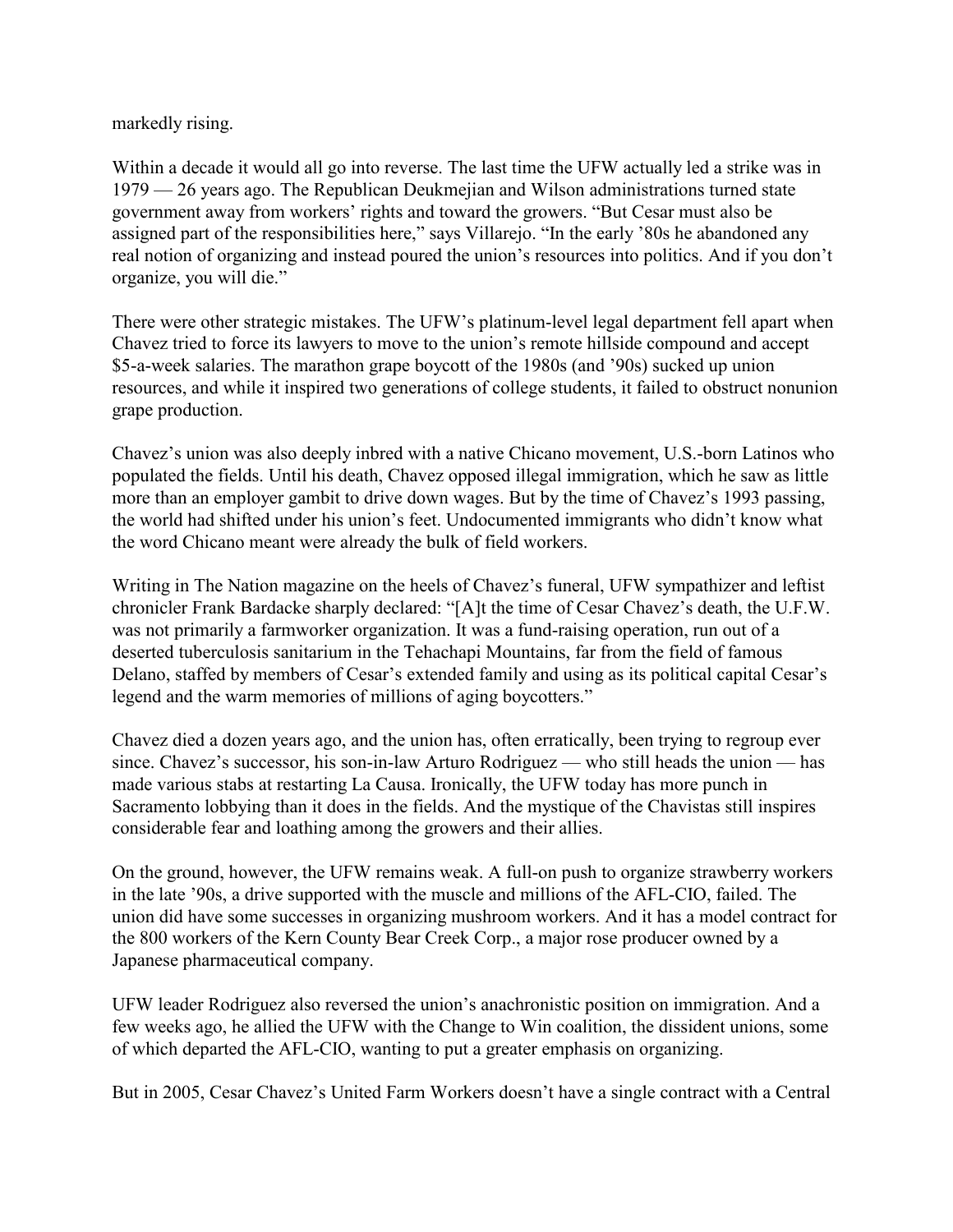Valley table-grape grower.

Villarejo, and other sympathetic observers, put the current, real UFW membership at about 8,000 to 9,000 members — a tenth of its historic high. Two other unions, the Teamsters and the Food Workers, together represent another 7,000 California field workers. All told, a paltry 2 percent or so of California's field laborers have any union representation.

UFW spokesman Marc Grossman freely admits the obstacles to union organizing. "The only way you can get recognized is to win an election, and nowadays that is very difficult. We know in many areas most of the workers are undocumented, and that makes it very, very hard. As does labor contracting."

What the union can do, Grossman says, is to "help farm workers through what we call direct organizing, getting back to the early 1960s days of the UFW. The old community-service model"

But it remains unclear what leverage can be brought to bear politically, a shortcoming Grossman identifies, since the UFW can't inspire and mobilize significant numbers of farm workers. Even under the Democratic administration of Gray Davis, the UFW had to stage a march on Sacramento and threaten a hunger strike on the steps of the state Capitol to get the governor to sign a bill that imposed labor mediation on recalcitrant growers.

And the UFW has been inordinately lucky under Governor Arnold Schwarzenegger, who has treated the farm-worker issues better than his two Republican predecessors. He has kept a promise not to tilt the Agricultural Labor Relations Board to the right. Last year, Arnold signed a pesticides-drift bill that enraged the growers, and he signed a regulation banning hand weeding for which the UFW had long been lobbying. And last week, after the outrage over the three farm-worker deaths, Schwarzenegger announced emergency heat-abatement regulations requiring employers to provide water and shade for laborers who become sick in the scorching heat.

But in the long term, the viability of the UFW — the union — has to come down to finding some way to organize. One strategy is to adopt a model pioneered by the Service Employees International Union, says UC Davis professor Philip Martin, who has written two books on California farm labor. "You can try and get around the contractor issue by targeting your pressure on the ultimate beneficiary of the work that's performed," he says. And, with some luck, if comprehensive immigration reform now being considered is enacted and significant numbers of agricultural workers are legalized, the balance of forces on the ground might shift.

Some observers argue that the UFW's most significant role at present is, precisely, to continue its lobbying for immigration reform. As to its historic failures, economist Rick Mines perhaps provides the most lucid broader context. "The problems with the conditions of California farm workers are so much bigger than the problems of the UFW," he says. "A head of lettuce costs a dollar in the store, and only 3 or 4 cents go to the farm worker. We could double that to 6 cents, not feel it at all, yet it would make a huge impact in the lives of the workers. There are only a few hundred farm-worker union activists, but there are 34 million Californians. When you see that